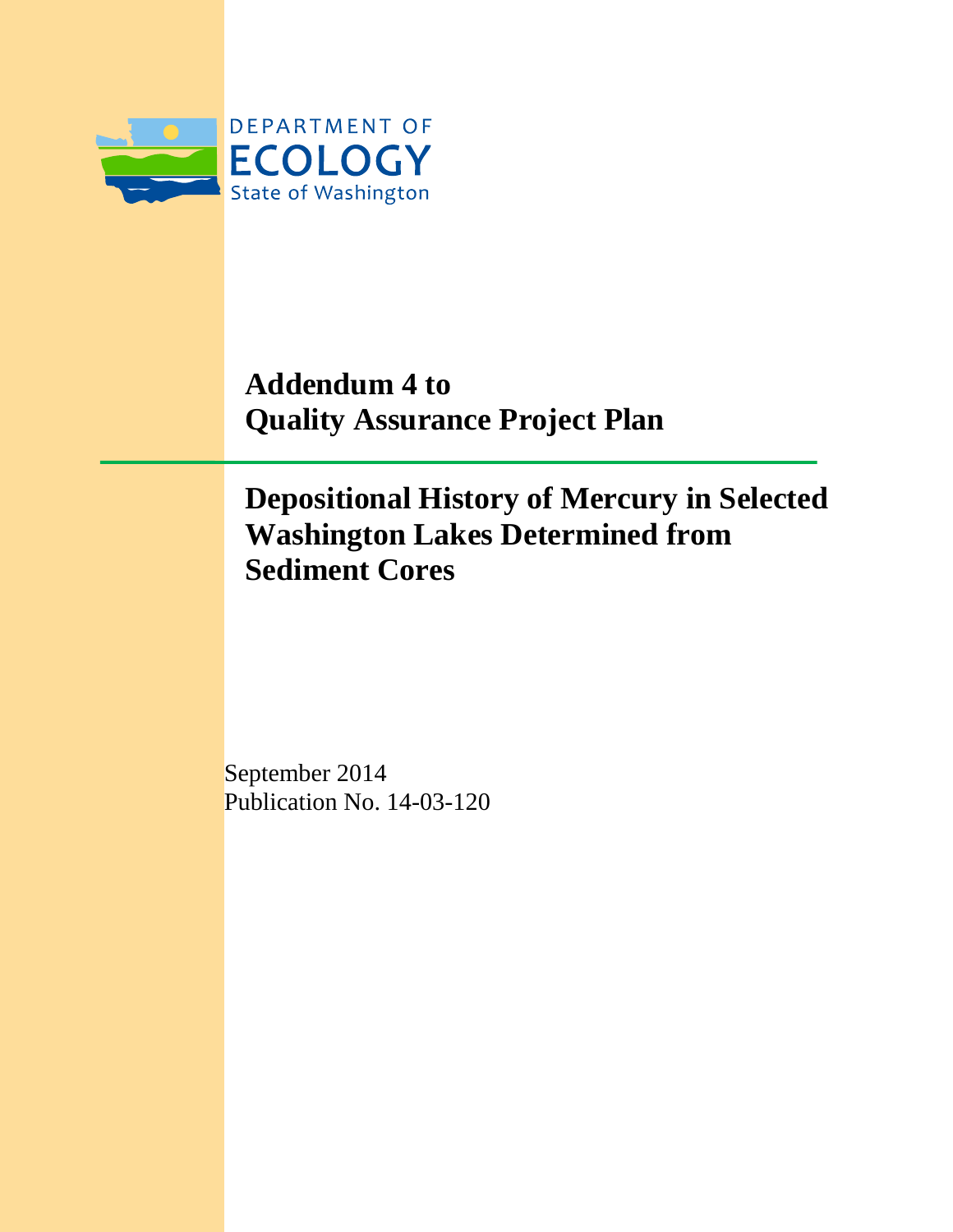#### Publication Information

#### **Addendum**

This addendum is on the Department of Ecology's website at <https://fortress.wa.gov/ecy/publications/SummaryPages/1403120.html>

This addendum is an addition to an original Quality Assurance Project Plan. It is not a correction (errata) to the original plan.

Data for this project will be available on Ecology's Environmental Information Management (EIM) website at [www.ecy.wa.gov/eim/index.htm.](http://www.ecy.wa.gov/eim/index.htm) Search Study ID: SEDCORE14.

#### **Activity Tracker code**

Ecology's Activity Tracker code for this addendum is 06-513.

#### **Original Publication**

Quality Assurance Project Plan: Depositional History of Mercury in Selected Washington Lakes Determined from Sediment Cores

Publication No.<https://fortress.wa.gov/ecy/publications/summarypages/0603113.html> 06-03-113

Author and Contact Information

Callie Mathieu and Melissa McCall Environmental Assessment Program Washington State Department of Ecology Olympia, Washington 98504-7710

For more information contact: Communications Consultant, phone 360-407-6834.

Any use of product or firm names in this publication is for descriptive purposes only and does not imply endorsement by the author or the Department of Ecology.

Accommodation Requests:

To request ADA accommodation including materials in a format for the visually impaired, call Ecology at 360-407-6834. Persons with impaired hearing may call Washington Relay Service at 711. Persons with speech disability may call TTY at 877-833-6341.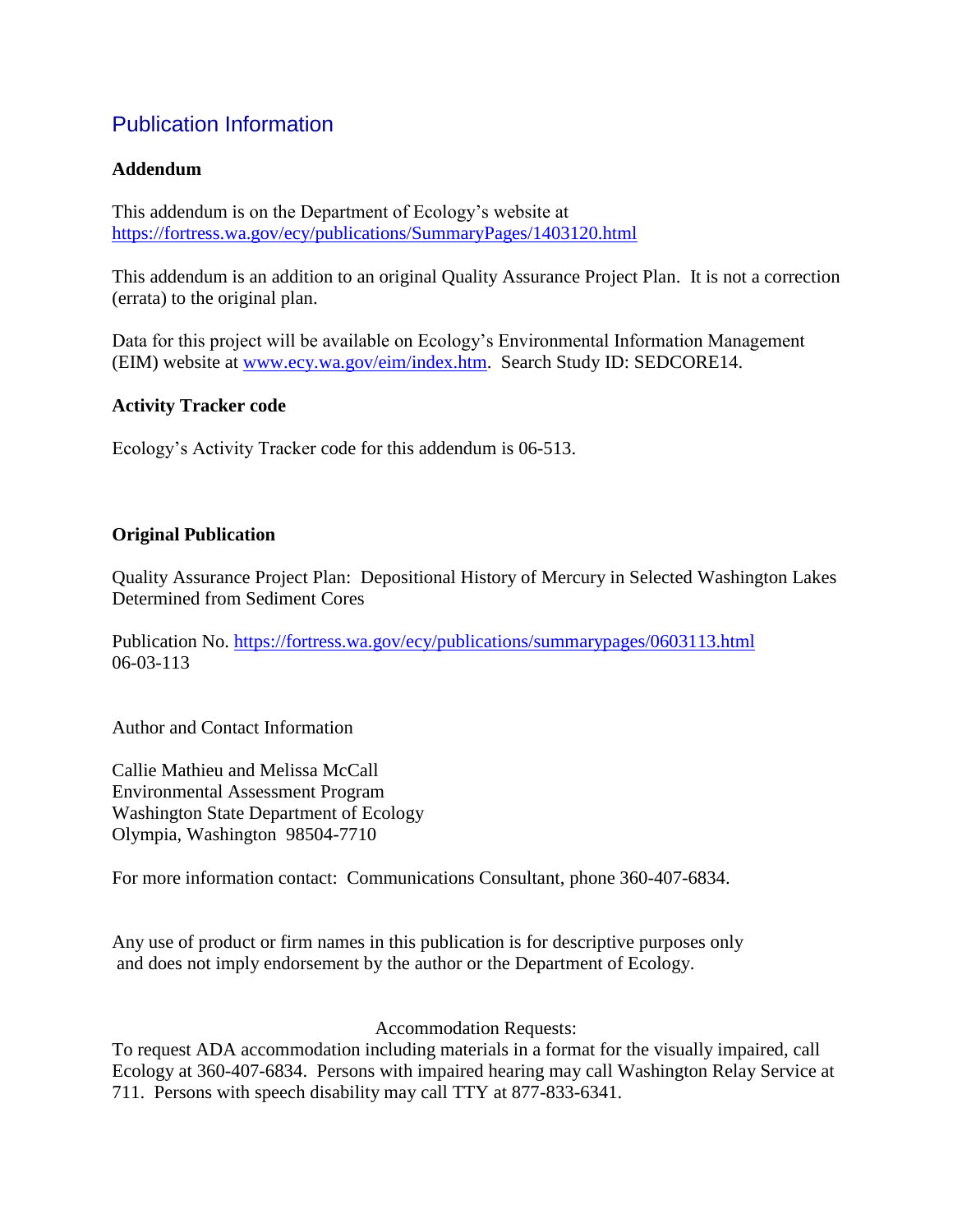## **Addendum 4 to Quality Assurance Project Plan**

#### **Depositional History of Mercury in Selected Washington Lakes Determined from Sediment Cores**

September 2014

| Approved by:                                                                                   |                      |
|------------------------------------------------------------------------------------------------|----------------------|
| Signature:                                                                                     | Date: September 2014 |
| Holly Davies, Client, Waste 2 Resources Program                                                |                      |
|                                                                                                |                      |
| Signature:                                                                                     | Date: September 2014 |
| Carol Kraege, Client's Unit Supervisor, Waste 2 Resources Program                              |                      |
|                                                                                                |                      |
| Signature:                                                                                     | Date: September 2014 |
| Callie Mathieu, Lead Author / Project Manager/Principal                                        |                      |
| Investigator, EAP                                                                              |                      |
| Signature:                                                                                     | Date: September 2014 |
| Christopher Clinton, Field Lead/EIM Data Engineer, EAP                                         |                      |
|                                                                                                |                      |
| Signature:                                                                                     | Date: September 2014 |
| Dale Norton, Authors' Unit Supervisor, EAP                                                     |                      |
|                                                                                                |                      |
| Signature:                                                                                     | Date: September 2014 |
| Will Kendra, Authors' Section Manager, EAP                                                     |                      |
|                                                                                                |                      |
| Signature:                                                                                     | Date: September 2014 |
| Joel Bird, Director, Manchester Environmental Laboratory                                       |                      |
|                                                                                                |                      |
| Signature:                                                                                     | Date: September 2014 |
| Bill Kammin, Ecology Quality Assurance Officer                                                 |                      |
|                                                                                                |                      |
| Signatures are not available on the Internet version.<br>EAP: Environmental Assessment Program |                      |

EIM: Environmental Information Management database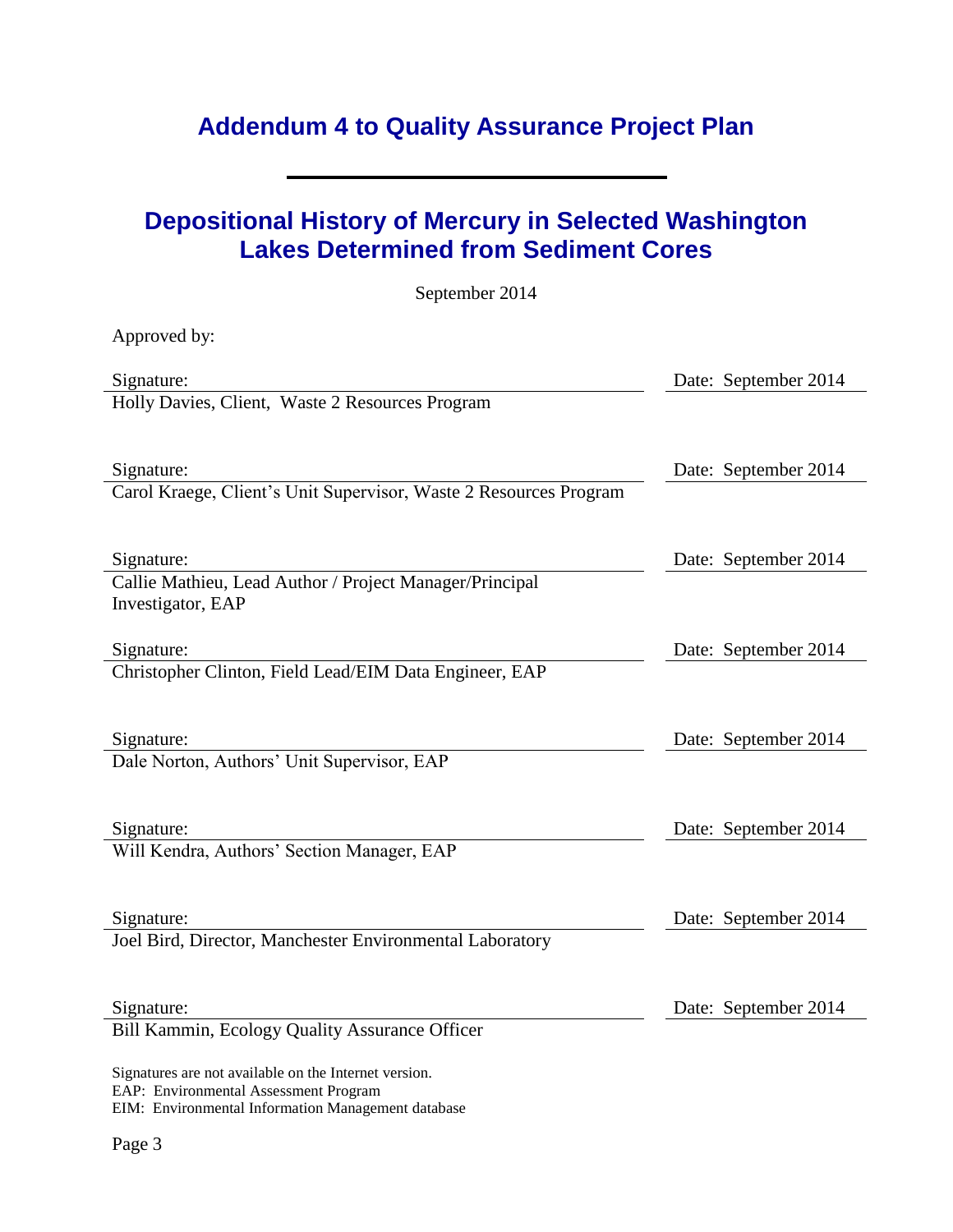# **3.0 Background**

Ecology's Persistent, Bioaccumulative, and Toxics (PBT) Monitoring Program began a longterm study to assess PBT chemical trends through age-dated lake sediment cores in 2006. A single sediment core is collected from three lakes per year to construct historical deposition profiles of PBTs in the environment. New lakes are chosen each year to achieve a broad spatial coverage of the state, as well as to target waterbodies based on the parameters to be analyzed. Ecology selects lakes in an attempt to capture data about a range of potential contaminant sources.

A previous Quality Assurance Project Plan (QAPP) Addendum for this study outlined a schedule to rotate target PBT chemicals into the analyte list to provide depositional and temporal data on a wider range of PBTs (Mathieu, 2012). This information helps policy makers prioritize PBTs addressed by chemical action plans (CAPs) and provides data for existing CAP reduction strategies.

This addendum describes the 2014 sampling locations and the following changes in target analytes:

- Chlorinated paraffins will be added to the target analyte list in 2014.
- Hexabromocyclododecane will be taken off the target analyte list in 2014.

Sections not included in this addendum remain unchanged from the original QAPP (Coots, 2006).

### **3.1 Study area and surroundings**

Lakes selected for 2014 sampling are described in Table 1 and displayed in Figure 1. Bead Lake is located in the northeastern area of Washington State, in rural Pend Oreille County. The lake shoreline contains some residences, but the watershed is predominantly undeveloped forest land. Several streams flow into Bead Lake which has no outlet and the watershed receives an average of 38" of precipitation annually. The basin is made up of gravelly sand soils (Schroeder, 1952).

Lake Goodwin is located 10 miles northwest of the city of Everett, in Snohomish County. The watershed consists of residential and forested land, with a densely populated lake shoreline. Lake Goodwin is part of a series of lakes receiving inflow from Crabapple Lake and draining into Lake Shoecraft. The drainage area receives 32" of mean annual precipitation and basin geology consists of glacial drift with gravelly loam soils (Bortleson et al., 1976).

Mason Lake is located in Mason County, ten miles northeast of Shelton. Mason Lake has a densely developed shoreline with a largely rural watershed, consisting mostly of commercial timberland. The lake has year-round inflow from Shumocher Creek as well as numerous small intermittent streams. It then flows out through Sherwood Creek. The watershed receives 68" mean annual precipitation and has mostly gravelly, sandy loam soils with some silt clay loam (Bortleson et al., 1976).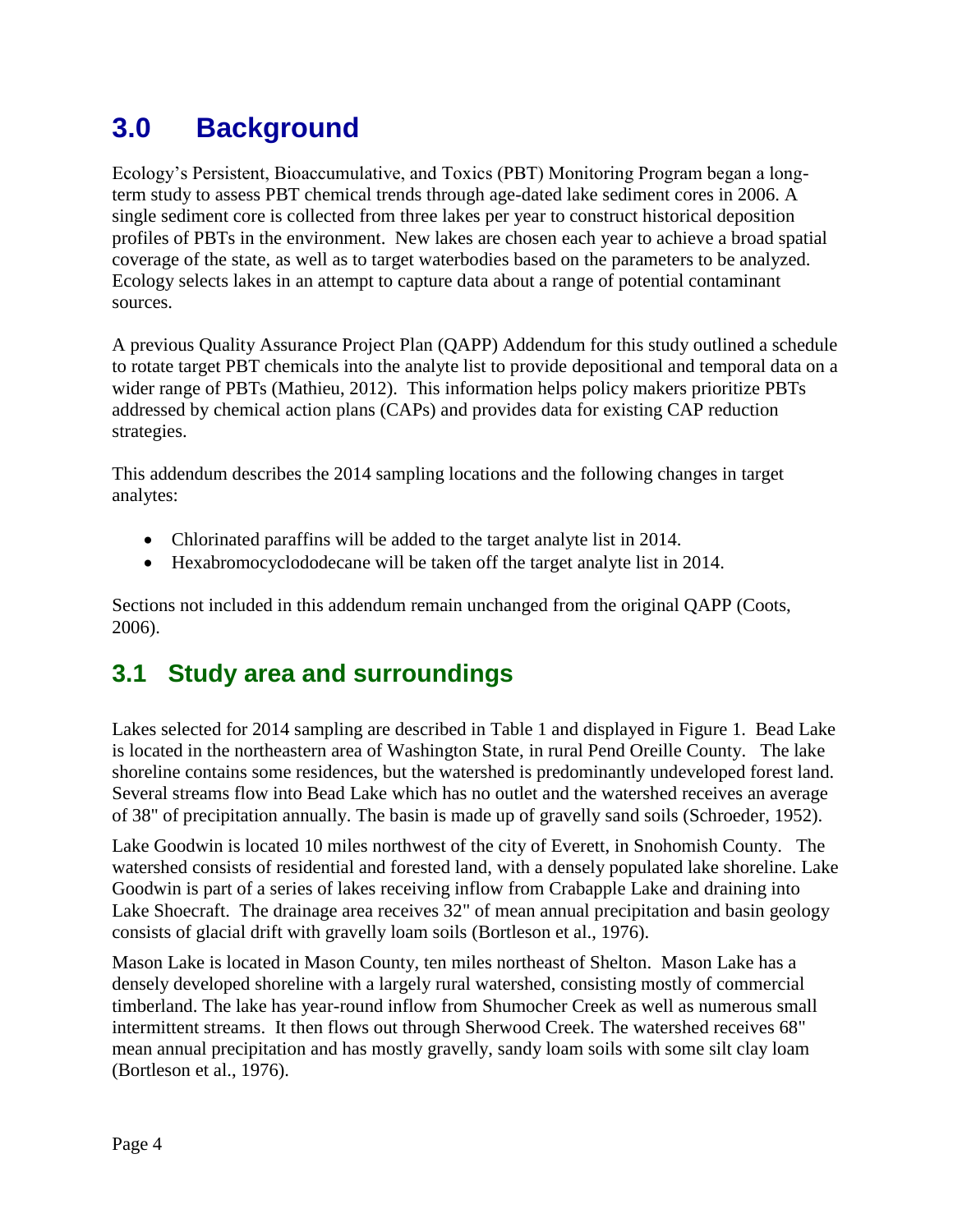| Waterbody    | County       | Max Depth<br>(feet) | Mean Depth<br>(feet) | Lake Area<br>(acres) | Watershed<br>Area (acres) |
|--------------|--------------|---------------------|----------------------|----------------------|---------------------------|
| Bead Lake    | Pend Oreille | 170                 | n/a                  | 720                  | 6,000                     |
| Lake Goodwin | Snohomish    | 50                  | 23                   | 560                  | 3.315                     |
| Mason Lake   | Mason        | 90                  | 48                   | 100                  | 13.440                    |

Table 1. 2014 Sediment Core Study Lakes.

 $n/a$  = not available

#### Figure 1. 2014 Sediment Core Study Locations.



#### 3.1.1 Logistical problems

No logistical problems were found when conducting reconnaissance of the study lakes.

#### 3.1.2 History of study area

The lakes selected for 2014 sampling were chosen based on criteria outlined in the QAPP, such as achieving broad spatial coverage of the state and covering a range of land use and contamination potential. Bead Lake was selected to help characterize sediments in Eastern Washington and for its undeveloped watershed to reflect baseline levels from atmospheric deposition. Goodwin Lake was chosen for its relative proximity to industrial areas near Everett, with potential for regional deposition of chlorinated paraffins. Mason Lake was chosen to represent a mixed rural-residential area lake in the southwest Puget Sound area. The three lakes also cover a range of physical characteristics likely to affect contaminant deposition profiles

Page 5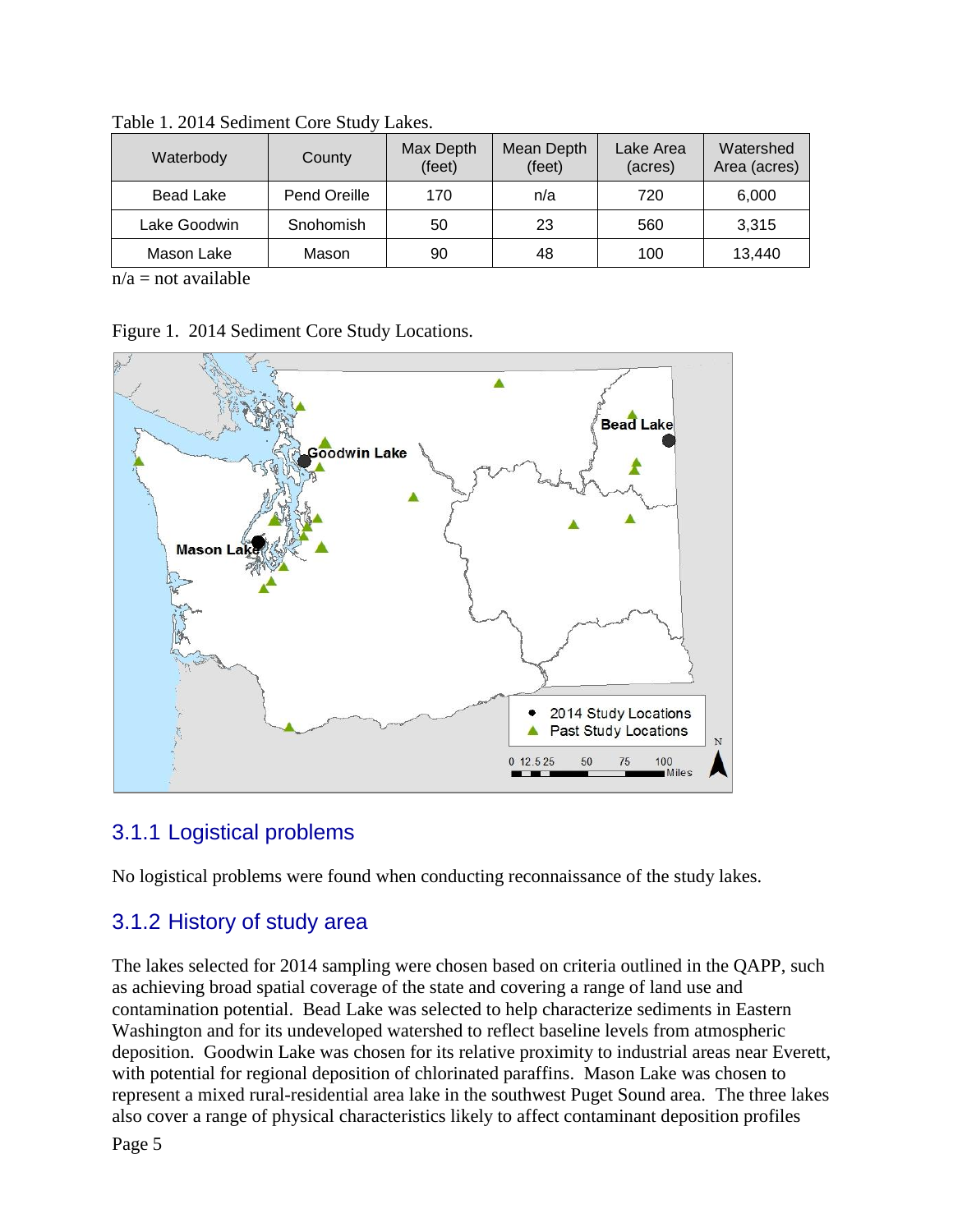from the surrounding watersheds. Bead and Goodwin Lakes have relatively small watershed area to lake surface area ratios, whereas Mason Lake has a much larger ratio and therefore may represent a lake with shorter particle residence times and higher sediment accumulation rates.

#### 3.1.3 Contaminants of concern

Chlorinated paraffins are a group of chemicals used as industrial flame retardants, lubricants, and plasticizers, as well as additives in adhesives, paints, rubber, and sealants (Muir et al., 2000). The term chlorinated paraffins refers to complex mixtures of polychlorinated alkanes with varying carbon chain lengths and chlorine contents. The target chlorinated paraffin compounds are listed in Table 2, along with their carbon chain length.

| <b>Chlorinated Paraffin</b><br>Group | Carbon<br>Chain                   |
|--------------------------------------|-----------------------------------|
| Short-chain (SCCP)                   | $C10 - C13$                       |
| Medium-chain (MCCP)                  | C14 - C17                         |
| Long-chain (LCCP)                    | C <sub>18</sub> - C <sub>20</sub> |

Table 2. Chlorinated Paraffins on the Target Analyte List."

Short-chain chlorinated paraffins (SCCPs) are listed on Ecology's PBT List because they are persistent, bioaccumulative, and toxic to aquatic organisms at low concentrations. SCCPs have also been classified as "reasonably anticipated to be human carcinogens" based on animal studies (NTP, 2011). Medium-chain (MCCPs) and long-chain (LCCPs) chlorinated paraffins are also persistent and bioaccumulative but appear to have lower toxicity because of their lower solubility. However, the toxicity of MCCPs and LCCPs is not as well researched as SCCPs (EPA, 2009).

SCCPs have been found in water, sediment, air, aquatic organisms, terrestrial wildlife, and humans (reviewed by Tomy et al., 1998 and Bayen et al., 2006), as well as in remote sediments where long-range atmospheric transport was the attributed source (Tomy et al., 1999). SCCPs persist in sediments and have been reported in sediment core samples dating back to the 1940s (Government of Canada, 2008; Iozza et al., 2008; Marvin et al., 2003). The greatest mode of release to the environment is thought to be from manufacturing and lubricant applications, primarily via metal-working activities (EPA, 2009).

#### 3.1.4 Results of previous studies

No previous studies have assessed chlorinated paraffins in sediments collected in Washington State, to the authors' knowledge. A 2011 Ecology study analyzed chlorinated paraffins in fish tissue collected from four freshwater sites (Johnson and Friese, 2012). Chlorinated paraffins were found in all of the fish tissue samples analyzed and the authors recommended including the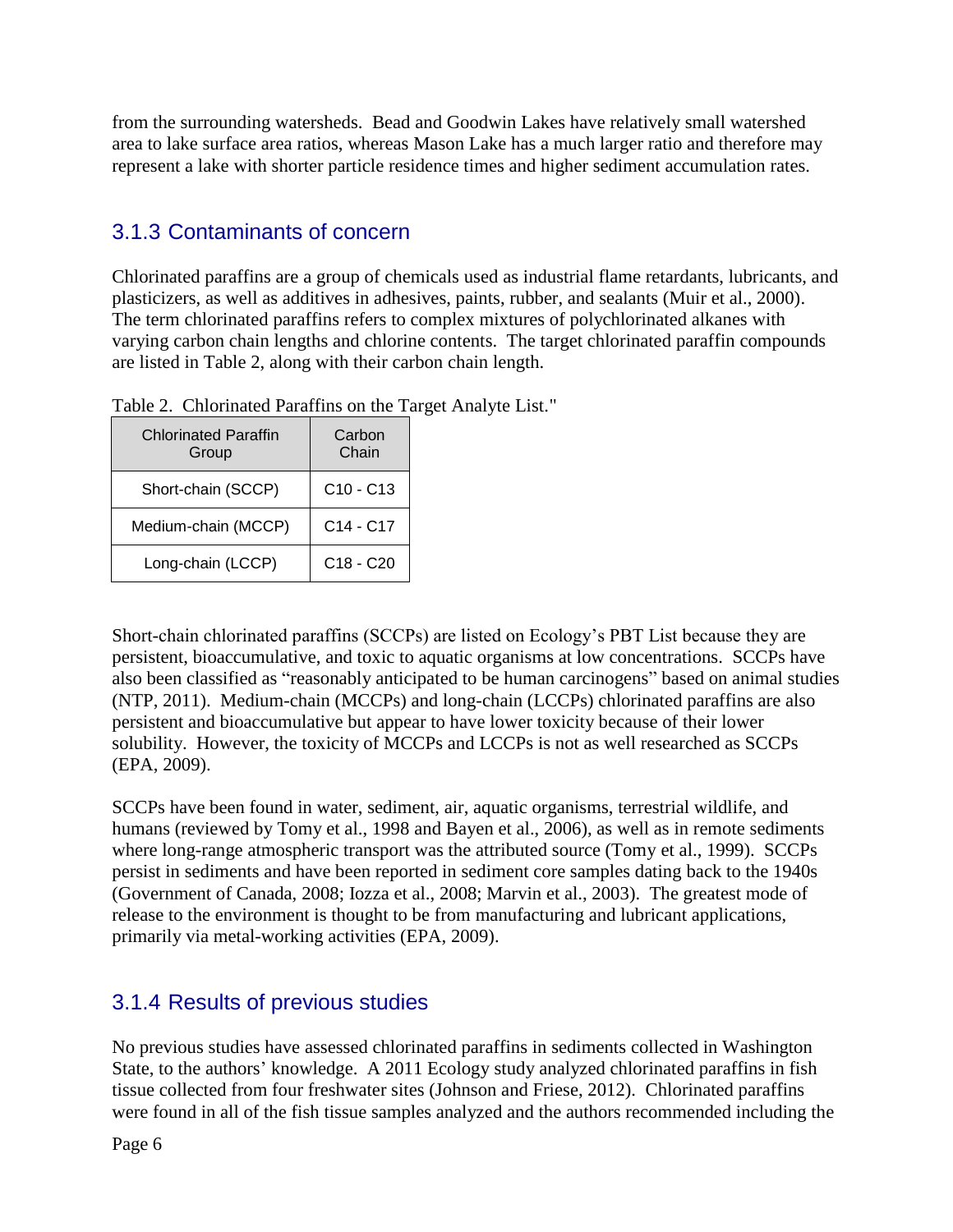analytes in future monitoring studies. Short- and medium-chain chlorinated paraffin concentrations were particularly elevated out of the eight PBTs assessed in the study. Table 3 displays the results from the Johnson and Friese (2012) study.

|                                                  | Table 3. Chlorinated Paraffin Results in Washington State Freshwater Fish Tissue (ng/g, wet |  |  |
|--------------------------------------------------|---------------------------------------------------------------------------------------------|--|--|
| <i>weight</i> ), from Johnson and Friese (2012). |                                                                                             |  |  |

| Sample Type and<br><b>Collection Site</b> | <b>SCCPs</b><br>(ng/g) | <b>MCCPs</b><br>(ng/g) | <b>LCCPs</b><br>(ng/g) | $\Sigma$ CPs<br>(ng/g) |  |  |  |
|-------------------------------------------|------------------------|------------------------|------------------------|------------------------|--|--|--|
| Common carp / muscle                      |                        |                        |                        |                        |  |  |  |
| Lake Washington                           | 194                    | 107                    | 18                     | 320                    |  |  |  |
| Lower Columbia River                      | 242                    | 132                    | 31                     | 404                    |  |  |  |
| Lower Yakima River                        | 459                    | 190                    | 39                     | 687                    |  |  |  |
| Lake Spokane                              | 340                    | 208                    | 29                     | 577                    |  |  |  |
| Largescale sucker / whole                 |                        |                        |                        |                        |  |  |  |
| Lake Washington                           | 895                    | 663                    | 108                    | 1,670                  |  |  |  |
| Lower Columbia River                      | 391                    | 259                    | 53                     | 703                    |  |  |  |
| Lower Yakima River                        | 541                    | 480                    | 90                     | 1,110                  |  |  |  |
| Lake Spokane                              | 353                    | 245                    | 66                     | 665                    |  |  |  |

SCCPs = short-chain chlorinated paraffins

MCCPs = medium-chain chlorinated paraffins

LCCPs = long-chain chlorinated paraffins

 $\Sigma$ CPs = sum of short-, medium-, and long-chain chlorinated paraffins

#### 3.1.5 Regulatory criteria or standards

No regulatory criteria or standards exist in Washington State for chlorinated paraffins in freshwater sediment.

The Environmental Protection Agency (EPA) is currently reviewing SCCPs and intends to initiate action under the Toxic Substances Control Act (TSCA) section 6(a) to ban or restrict the manufacture, import, processing, or distribution in commerce, export, and use of SCCPs based on their PBT properties and their presence in the environment. The EPA also intends to evaluate whether MCCPs and LCCPs should be addressed under TSCA section 6(a).

### **4.5 Study boundaries**

At each study lake, a sediment core will be collected from a discrete sampling point in the deepest part of the lake. Figure 2 displays target sampling locations.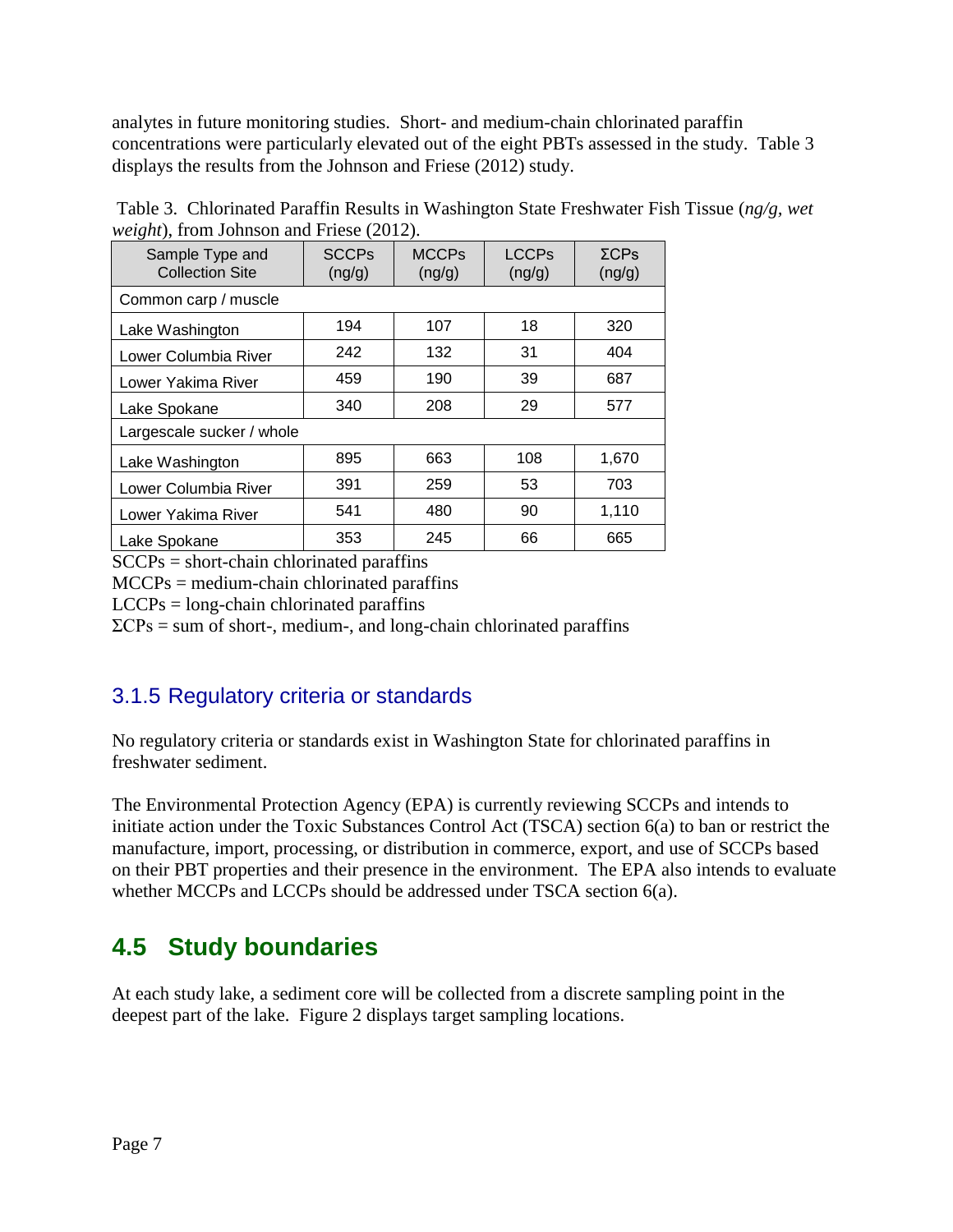

Figure 2. Target Sampling Locations for Sediment Core Collection (green circles).

Page 8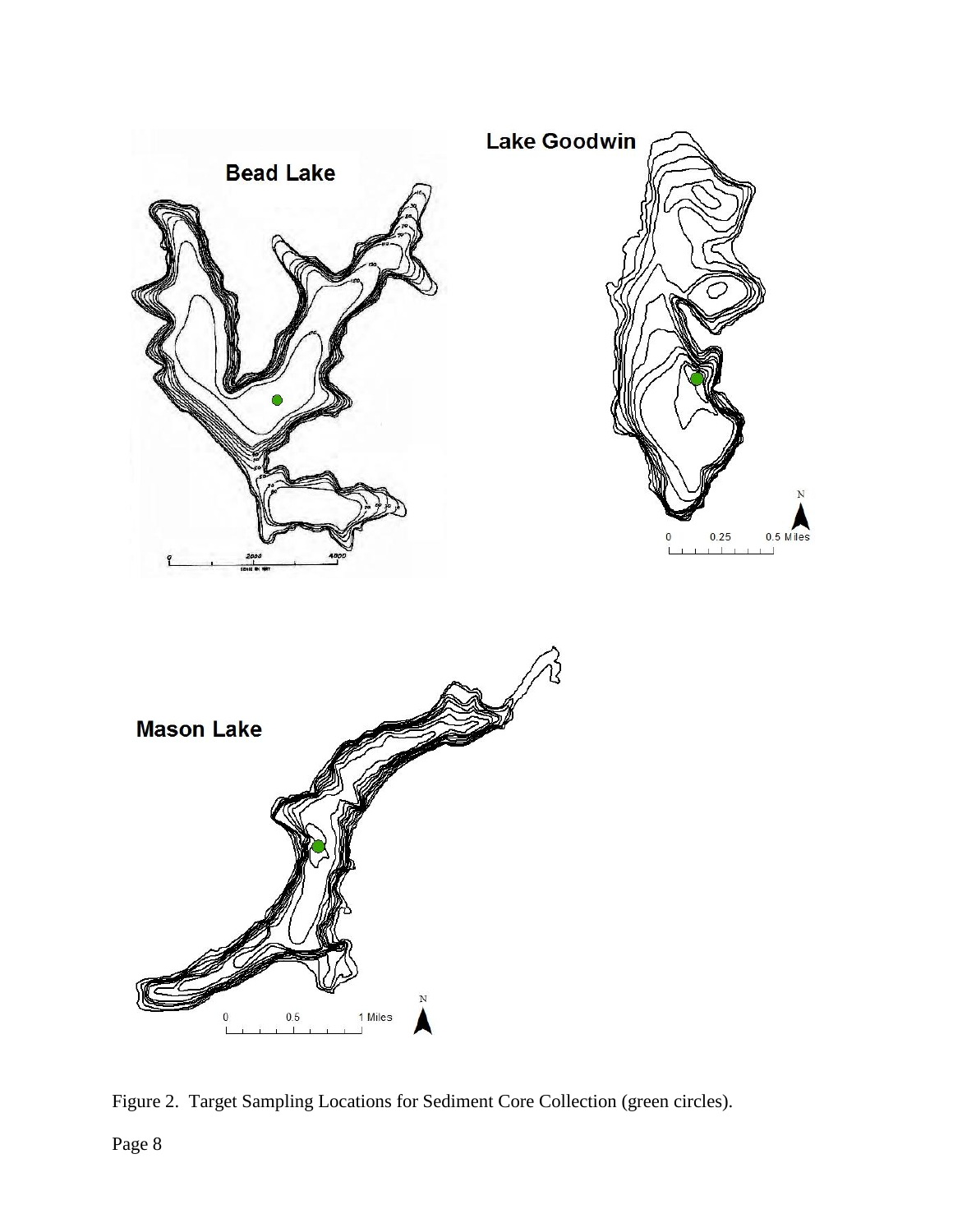#### WRIAs

- Bead Lake: 62
- Lake Goodwin: 7
- Mason Lake: 14

HUC numbers

- Bead Lake: 17010216
- Lake Goodwin: 17110019
- Mason Lake: 17110019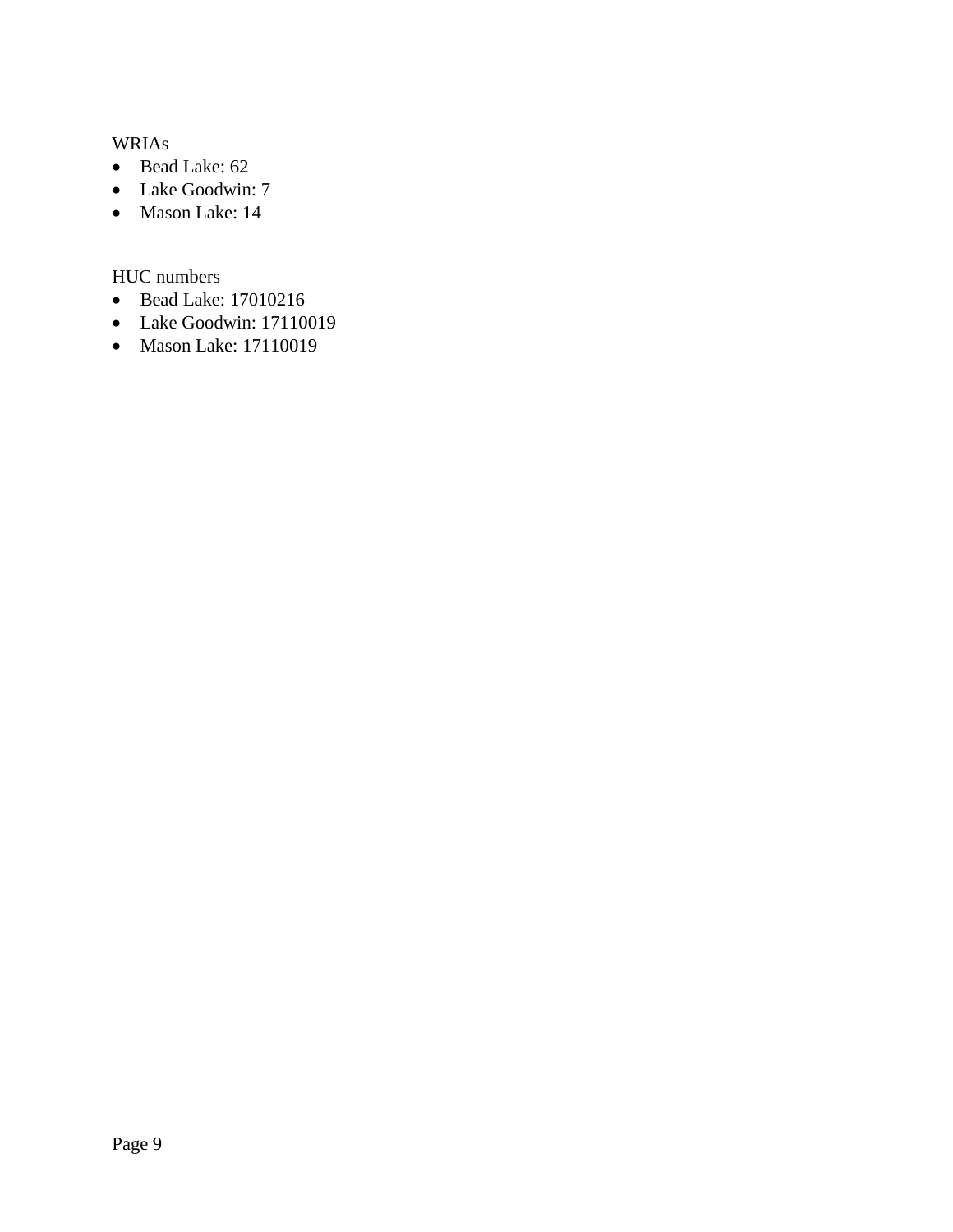# **5.1 Key individuals and their responsibilities**

Staff changes have been made since the original QAPP (section "Organization" on page 11). Table 4 outlines staff involved with this project.

| <b>Staff</b><br>(all are EAP except<br>client)                                                       | Title                                                | Responsibilities                                                                                                                                                                   |
|------------------------------------------------------------------------------------------------------|------------------------------------------------------|------------------------------------------------------------------------------------------------------------------------------------------------------------------------------------|
| <b>Holly Davies</b><br><b>W2R Program</b><br>Phone: 360-407-7398                                     | <b>EAP Client</b>                                    | Clarifies scope of the project. Provides internal<br>review of the QAPP and approves the final QAPP.                                                                               |
| Callie Mathieu<br><b>Toxics Studies Unit</b><br><b>SC</b> Section<br>Phone: 360-407-6965             | Project<br>Manager and<br>Principal<br>Investigator  | Writes the QAPP. Oversees field sampling and<br>laboratory contracts. Conducts QA review of data<br>and analyzes and interprets data. Writes the draft<br>report and final report. |
| <b>Christopher Clinton</b><br><b>Toxics Studies Unit</b><br><b>SC</b> Section<br>Phone: 360-407-6060 | <b>Field Lead</b>                                    | Collects samples, records field information, oversees<br>transportation of samples to the laboratory. Enters<br>data into EIM.                                                     |
| Dale Norton<br><b>Toxics Studies Unit</b><br><b>SC</b> Section<br>Phone: 360-407-6765                | <b>Unit Supervisor</b><br>for the Project<br>Manager | Provides internal review of the QAPP, approves the<br>budget, and approves the final QAPP.                                                                                         |
| Will Kendra<br><b>SC</b> Section<br>Phone: 360-407-6698                                              | Section<br>Manager for the<br>Project<br>Manager     | Reviews the project scope and budget, tracks<br>progress, reviews the draft QAPP, and approves the<br>final QAPP.                                                                  |
| <b>Joel Bird</b><br>Manchester<br>Environmental<br>Laboratory<br>Phone: 360-871-8801                 | Director                                             | Reviews and approves the final QAPP.                                                                                                                                               |
| William R. Kammin<br>Phone: 360-407-6964                                                             | <b>Ecology Quality</b><br>Assurance<br>Officer       | Reviews and approves the draft QAPP and the final<br>QAPP.                                                                                                                         |

Table 4. Organization of Project Staff and Responsibilities.

EAP: Environmental Assessment Program

EIM: Environmental Information Management database

QAPP: Quality Assurance Project Plan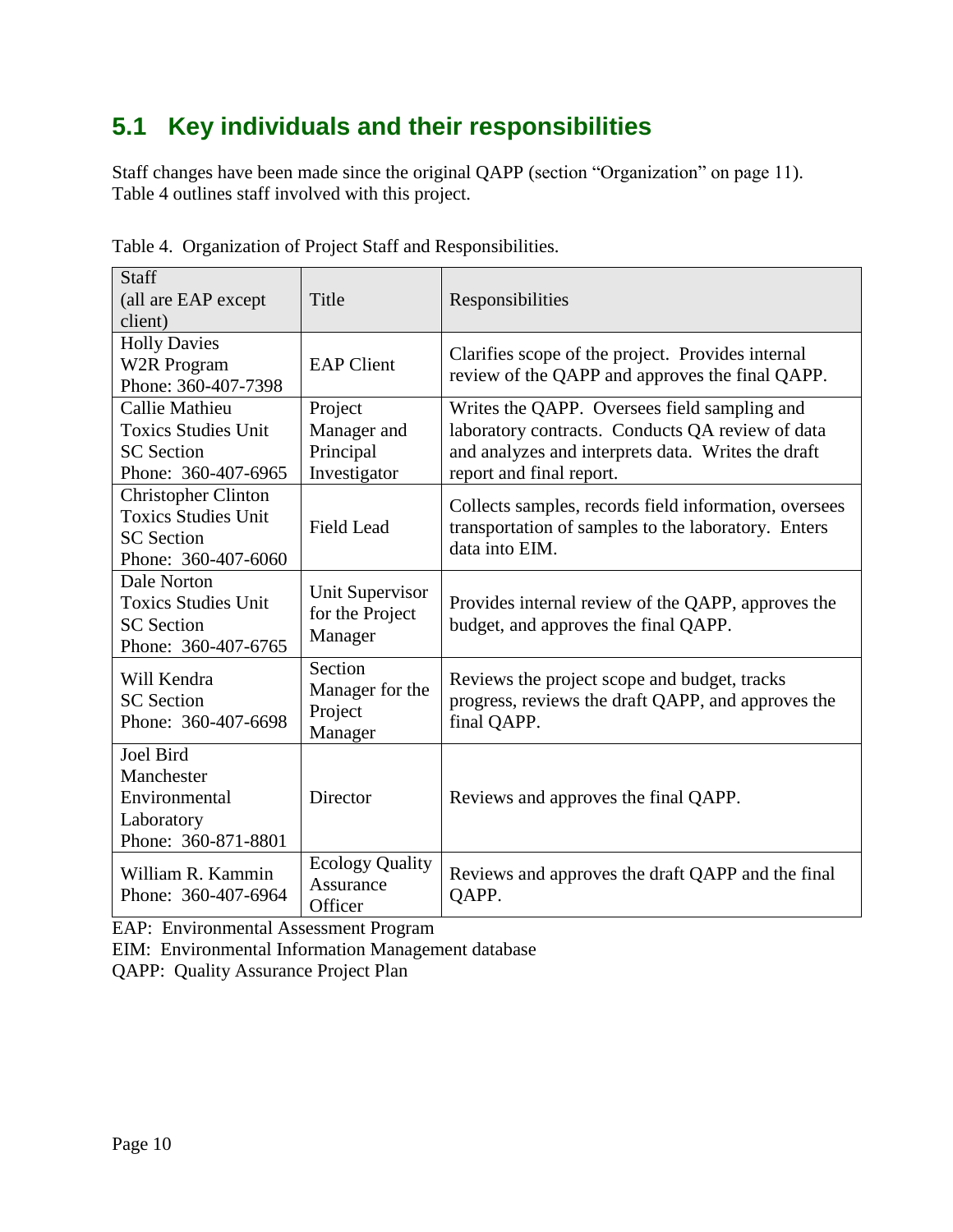# **5.6 Budget and funding**

Table 5 presents the laboratory budget for 2014 sampling.This reflects a change from the original QAPP outlined in the "Budget" section on page 12.

| Parameter                   | Field<br><b>Samples</b><br># of<br>samples) | QA<br>Samples <sup>®</sup><br># of<br>samples) | Total<br><b>Number</b><br>of<br><b>Samples</b> | Cost per<br>Sample | <b>MEL</b><br>Subtotal | Contract<br>Lab<br>Subtotal | <b>MEL</b><br>Contract<br>Fee |
|-----------------------------|---------------------------------------------|------------------------------------------------|------------------------------------------------|--------------------|------------------------|-----------------------------|-------------------------------|
| Lead                        | 45                                          | 6                                              | 51                                             | \$50               | \$2,550                | ---                         | ---                           |
| Mercury                     | 45                                          | 6                                              | 51                                             | \$52               | \$2,652                | ---                         | ---                           |
| <b>TOC</b>                  | 45                                          | 3                                              | 48                                             | \$46               | \$2,208                | ---                         | ---                           |
| $^{210}Pb$                  | 45                                          | 3                                              | 48                                             | \$190              |                        | \$9,120                     | \$2,280                       |
| Grain Size                  | 3                                           | 2                                              | 5                                              | \$100              | ---                    | \$500                       | \$125                         |
| Chlorinated<br>Paraffins    | 27                                          | 0                                              | 27                                             | \$670              | ---                    | \$18,090                    | \$4,523                       |
| MEL subtotal                |                                             |                                                |                                                | \$7,410            | ---                    | ---                         |                               |
| <b>Contracting Subtotal</b> |                                             |                                                |                                                | ---                |                        | \$34,638                    |                               |
| Lab Grand Total             |                                             |                                                |                                                |                    |                        | \$42,048                    |                               |

Table 5. 2014 Laboratory Budget.

\*only includes QA samples that are not free of charge with the analysis.

### **6.2 Measurement Quality Objectives**

Measurement Quality Objectives (MQOs) for the analysis of chlorinated paraffins are described in Table 6.

| Analyte                  | LCS<br>$(% \mathcal{L}_{0})$ recov.) | Lab<br><b>Duplicates</b><br>(RPD) | Method<br><b>Blanks</b> | Surrogate<br><b>Standards</b><br>$%$ recov.) | Lowest<br>Concentration of<br>Interest |
|--------------------------|--------------------------------------|-----------------------------------|-------------------------|----------------------------------------------|----------------------------------------|
| Chlorinated<br>Paraffins | 70 - 130%                            | <40%                              | $<$ LOQ                 | $40 - 150%$                                  | $2 \nlog/g$                            |

Table 6. Measurement Quality Objectives.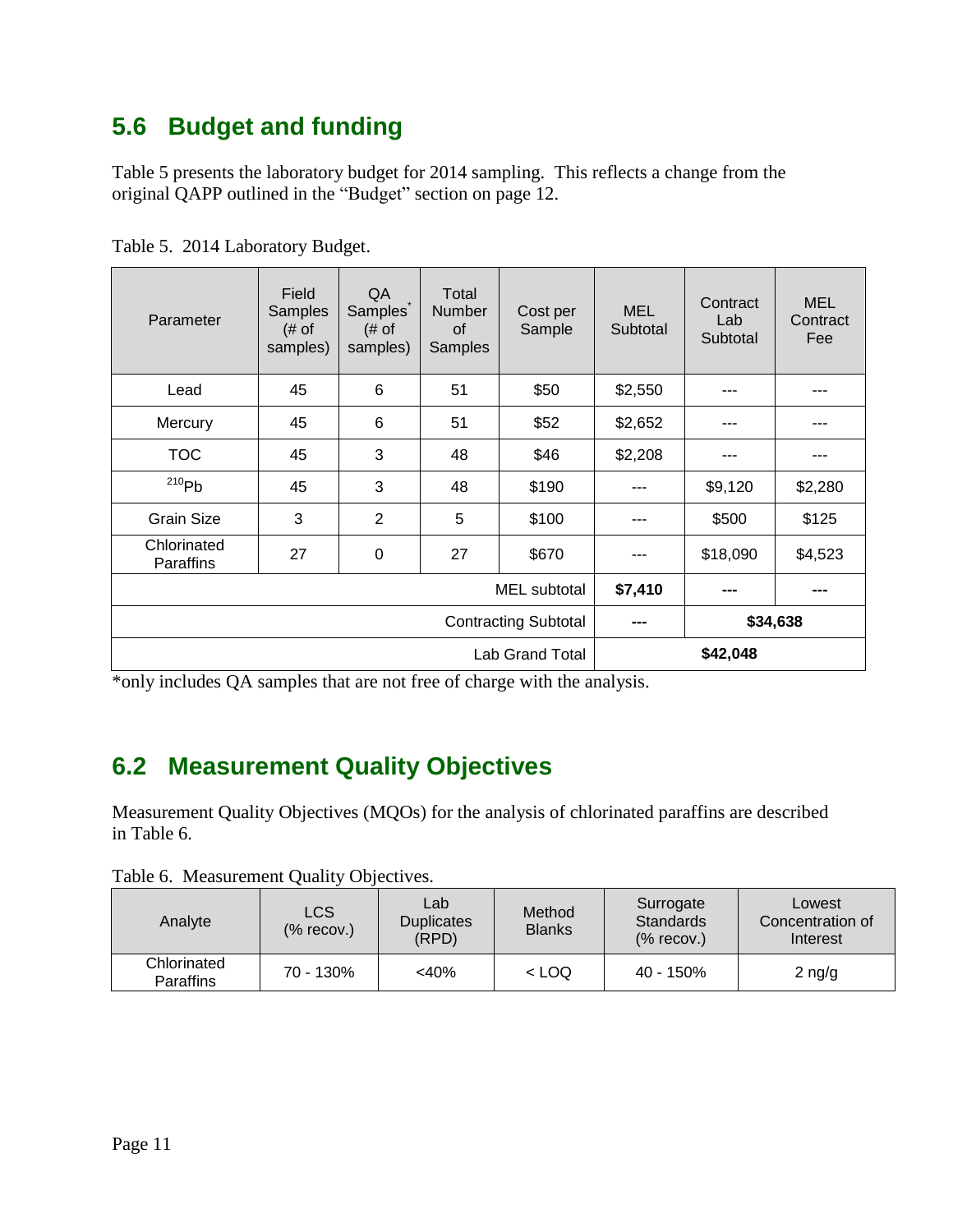## **8.2 Containers, preservation methods, holding times**

Table 7 provides information on sample containers, preservation techniques, and holding times for chlorinated paraffins. This is an addition to the information provided in the original QAPP, Table 3, page 17, under section "Sampling Procedures".

| Parameter                | Matrix   | Container | Sediment<br>Needed | Preservation           | Sample<br>Holding<br>Time <sup>1</sup> | Holding<br>Time from<br>Extraction |
|--------------------------|----------|-----------|--------------------|------------------------|----------------------------------------|------------------------------------|
| Chlorinated<br>paraffins | sediment | glass     | $10-15$ g<br>wet   | cool to $\leq 4^\circ$ | year                                   | not<br>defined                     |

Table 7. Sample Containers, Preservation, and Holding Times.

<sup>1</sup>Recommended holding time.

### **8.3 Invasive Species**

All study locations are in areas of moderate concern for invasive species. Boat and sampling gear will be inspected and cleaned, following Ecology's SOP EAP070, *Procedures to Minimize the Spread of Invasive Species Version 2.0* (Parsons et al., 2012).

# **8.4 Equipment Decontamination**

Field staff will follow Ecology's SOP EAP090, *Decontaminating Field Equipment for Sampling Toxics in the Environment* (Friese, 2014), to clean the sampling equipment prior to field collection. Acrylic liners and subsectioning equipment will be scrubbed with Liquinox and hot tap water, followed by sequential rinses with 10% nitric acid, deionized water, acetone, and hexane.

### **9.2 Lab procedures table**

The lab procedures for chlorinated paraffins are outlined in Table 8. The solicitation for laboratories to bid on this work included a stipulation for the lab to describe their analysis method. The laboratory must already have an established method, which will be reviewed by MEL's QA officer and the project manager.

| Analyte                  | <b>Matrix</b> | Number of<br>Samples             | Expected<br>Range of<br><b>Results</b> | Reporting<br>Limit | Method<br><b>Description</b> | Analytical<br>Method |
|--------------------------|---------------|----------------------------------|----------------------------------------|--------------------|------------------------------|----------------------|
| Chlorinated<br>paraffins | sediment      | 27<br>(to be sent<br>on 8/26/14) | $< 2 - 200$<br>ng/g                    | 2 ng/g $*$         | Lab-<br>specific             | Lab-<br>specific     |

Table 8. Lab Procedures.

\*This reporting limit is anticipated; actual reporting limits will be specified by labs bidding on the contract.

Page 12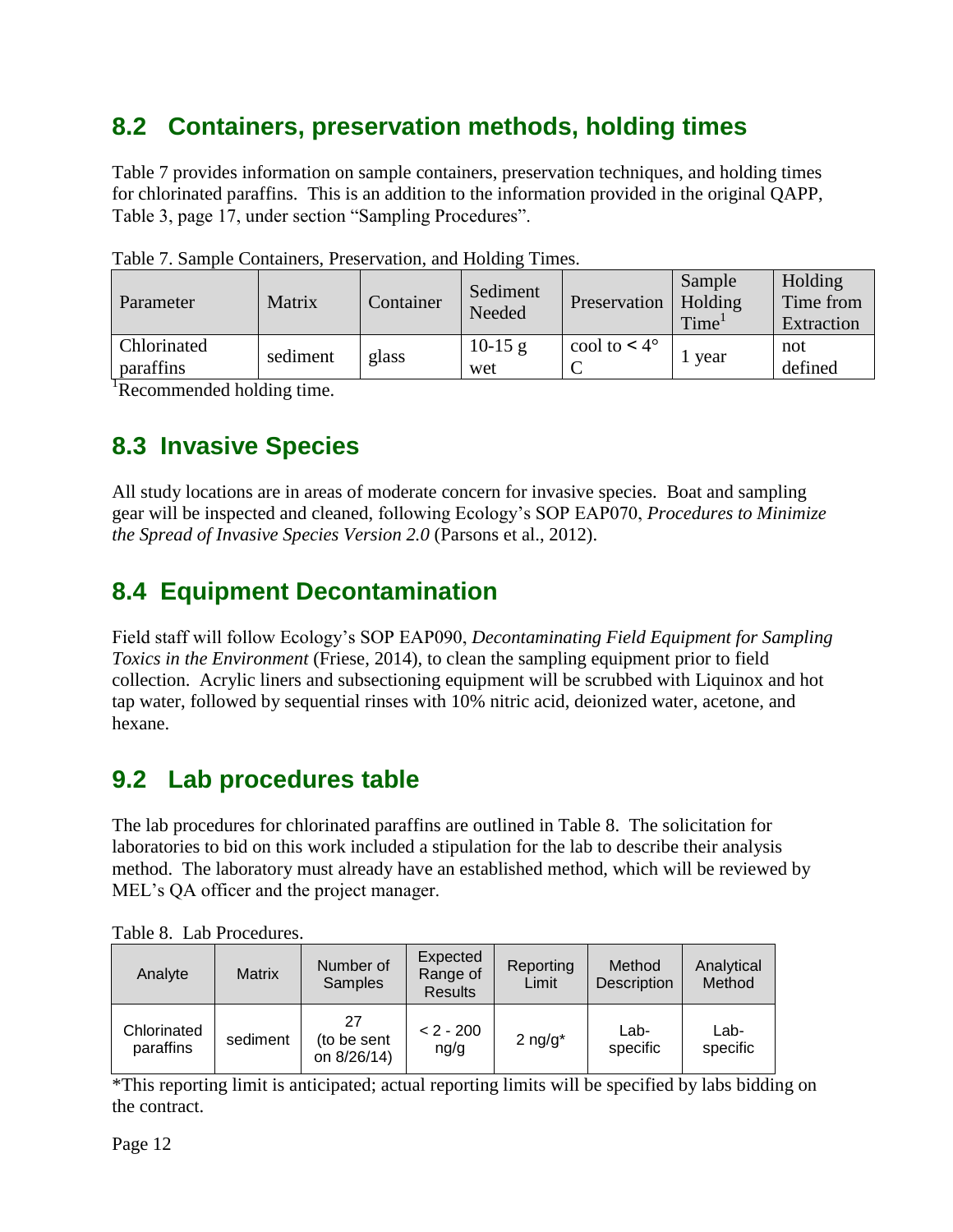## **9.3 Sample preparation method(s)**

The preparation and extraction methods for chlorinated paraffins will depend on the lab awarded the contract for this project. Extraction steps may include: (1) mixing the wet sediment material with sodium sulphate and allowing to dry, (2) adding a surrogate standard, (3) grinding the material to a powder, and (4) extraction with a solvent mixture.

#### **9.4 Special method requirements**

The analysis of chlorinated paraffins is not a routine method. Chlorinated paraffins are a contaminant of emerging concern and little research has been conducted on this suite of chemicals. Consequently, very few labs offer this service. MEL has posted a solicitation for bids on this analysis, which specifies that the lab must describe their in-house method for analysis. This method will be reviewed by the MEL QA officer and the project manager to ensure that it meets the requirements of the study. The contract laboratory will need to have an established method prior to awarding the contract.

### **9.5 Lab(s) accredited for method(s)**

No laboratories are currently accredited to analyze chlorinated paraffins in sediment. A waiver will be obtained from Ecology's Quality Assurance Officer.

#### **10.1 Table of field and lab QC required**

Table 9 presents laboratory QC sample types and the frequency at which they will be tested during the chlorinated paraffins analysis. This is an addition to QC procedures presented in the original QAPP on page 20, in the "Quality Control Procedures" section. No change was made to the field QC procedures from the original QAPP.

| Parameter                       | LCS     | <b>Method Blank</b> | Analytical<br><b>Duplicate</b> | Surrogates   | <b>Matrix Spikes</b> |
|---------------------------------|---------|---------------------|--------------------------------|--------------|----------------------|
| Chlorinated<br><b>Paraffins</b> | 1/batch | 1/batch             | 1/batch                        | every sample | none                 |

Table 9. QC Samples, Types, and Frequency.

Batch = 20 samples or fewer

#### **10.2 Corrective action processes**

In the event that QC tests are below MQOs during the analysis, the laboratory will contact the project manager to discuss possible corrective action.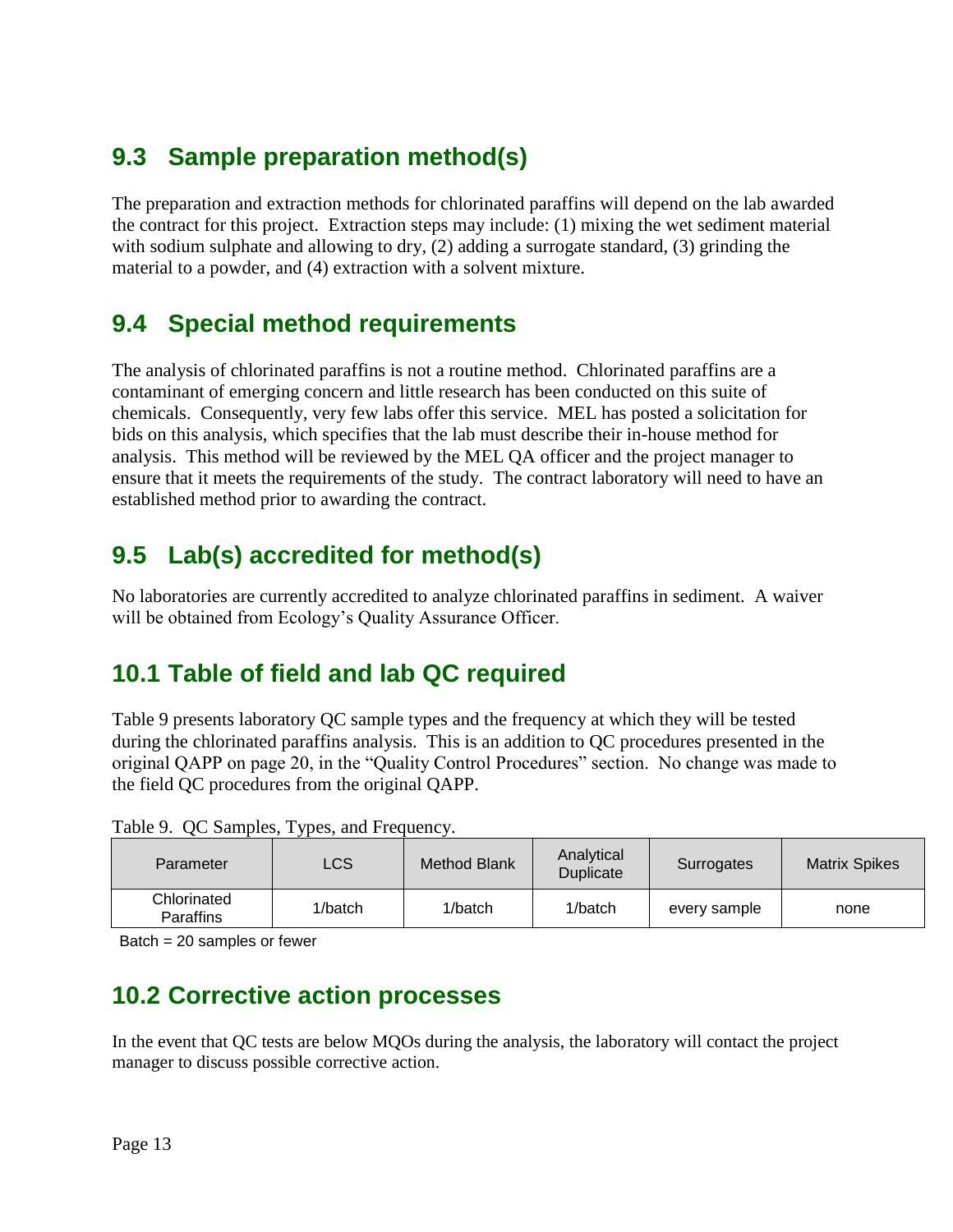### **11.2 Laboratory data package requirements**

The laboratory will be required to deliver an EPA Tier IV data package with the analytical results. This will include all field sample data, as well as relevant QC data.

#### **11.3 Electronic transfer requirements**

The laboratory will send an electronic data deliverable in the form of an Excel spreadsheet with the analytical results.

### **12.1 Number, frequency, type, and schedule of audits**

No field or laboratory audits will be made for this study.

#### **13.2 Lab data verification**

MEL's QA officer will review the Tier 4 data package from the contract laboratory to verify that the analytical method was followed correctly and data were reported without omissions or errors. MEL will provide a case narrative to the project manager, documenting holding times, instrument calibrations, QC test results, and any other information regarding the quality of the data analysis.

#### **14.1 Process for determining whether project objectives have been met**

The project manager will follow the original QAPP for data usability assessment (page 22, "Data Quality (Usability) Assessment" section).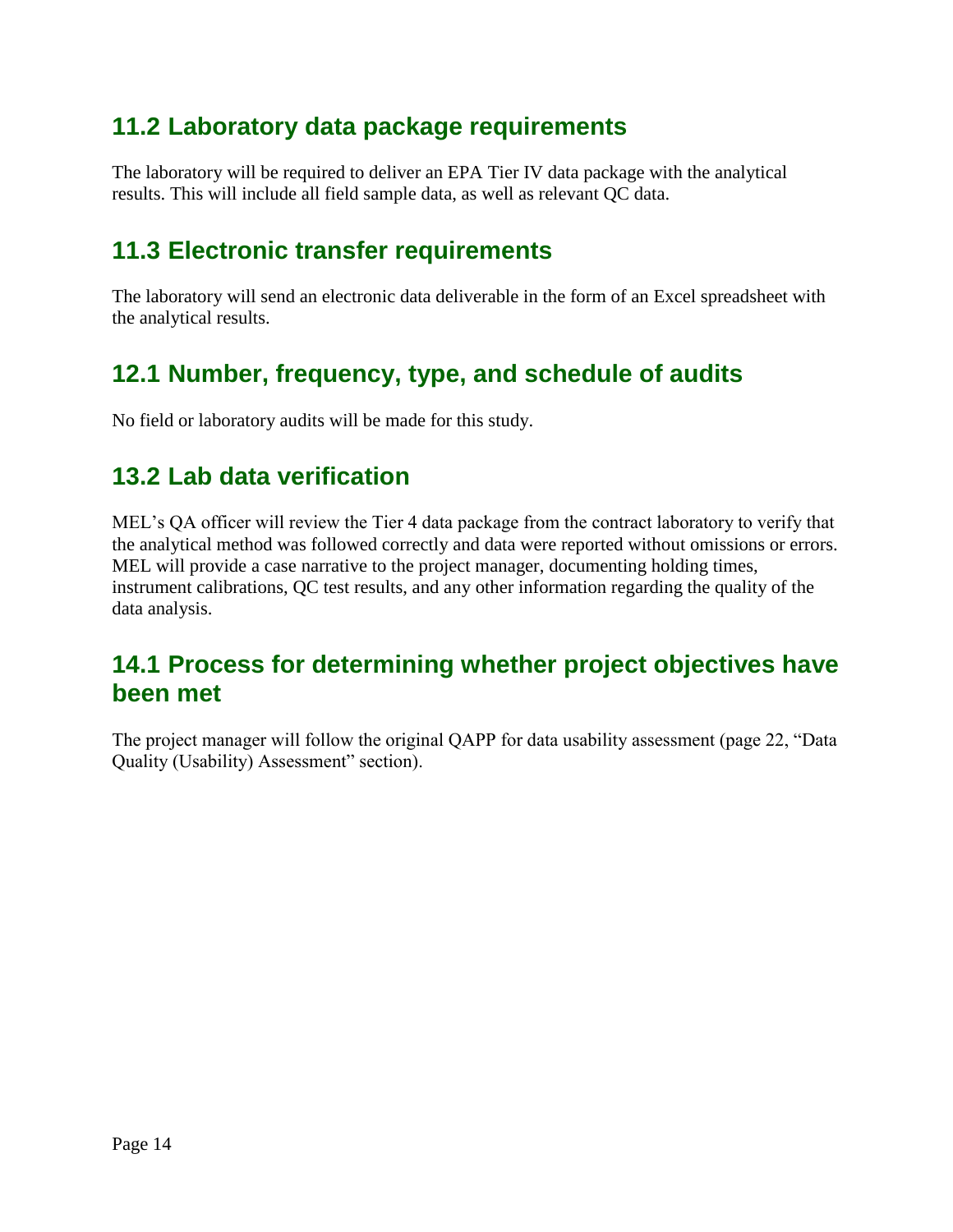# **15.0 References**

Bayen, S., J.P. Obbard, G.O. Thomas, 2006. Chlorinated paraffins: A review of analysis and environmental occurrence. Environment International, Vol. 32: 915-929.

Bortleson G.C., G.T. Higgins, J.B. McConnell, and J.K. Innes, 1976. Data on Selected Lakes in Washington, Part 3. Water-Supply Bulletin, Part 3.

Coots, R., 2006. Quality Assurance Project Plan: Depositional History of Mercury in Selected Washington Lakes Determined from Sediment Cores. Washington State Department of Ecology, Olympia, WA. Publication No. 06-03-113. <https://fortress.wa.gov/ecy/publications/summarypages/0603113.html>

EPA, 2009. Short-Chain Chlorinated Paraffins (SCCPs) and Other Chlorinated Paraffins Action Plan. U.S. Environmental Protection Agency. [http://www.epa.gov/oppt/existingchemicals/pubs/actionplans/sccps\\_ap\\_2009\\_1230\\_final.pdf](http://www.epa.gov/oppt/existingchemicals/pubs/actionplans/sccps_ap_2009_1230_final.pdf)

Friese, M., 2014. Standard Operating Procedures for Decontaminating Field Equipment for Sampling Toxics in the Environment Version 1.0. Washington State Department of Ecology, Olympia, WA. Publication Number EAP090. <http://www.ecy.wa.gov/programs/eap/quality.html>

Government of Canada, 2008. Follow-up Report on a PSL1 Assessment for Which Data Were Insufficient to Conclude Whether the Substances Were "Toxic" to the Environment and to the Human Health: Chlorinated Paraffins. Canadian Environmental Protection Act, 1999.

Iozza, S., C.E. Muller, P. Schmid, C. Bogdal, and M. Oehme, 2008. Historical Profiles of Chlorinated Paraffins and Polychlorinated Biphenyls in a Dated Sediment Core from Lake Thun. Environmental Science and Technology, Vol. 42: 1045-50.

Johnson, A. and M. Friese, 2012. PBTs Analyzed in Bottom Fish from Four Washington Rivers and Lakes. Washington State Department of Ecology, Olympia, WA. Publication Number 12-03- 042.<https://fortress.wa.gov/ecy/publications/summarypages/1203042.html>

Marvin, C.H., S. Painter, G.T. Tomy, G.A. Stern, E. Braekevelt, and D.C.G. Muir, 2003. Spatial and Temporal Trends in Short-Chain Chlorinated Paraffins in Lake Ontario Sediments. Environmental Science and Technology, Vol. 37: 4561-4568.

Mathieu, C., 2012. Addendum 2 to Quality Assurance Project Plan: Depositional History of Mercury in Selected Lakes Determined from Sediment Cores. Washington State Department of Ecology, Olympia, WA. Publication Number 12-03-119. <https://fortress.wa.gov/ecy/publications/summarypages/1203119.html>

Muir, D., G. Stern, and G. Tomy, 2000. Chlorinated Paraffins. The Handbook of Environmental Chemistry Volume 3K: 203-236.